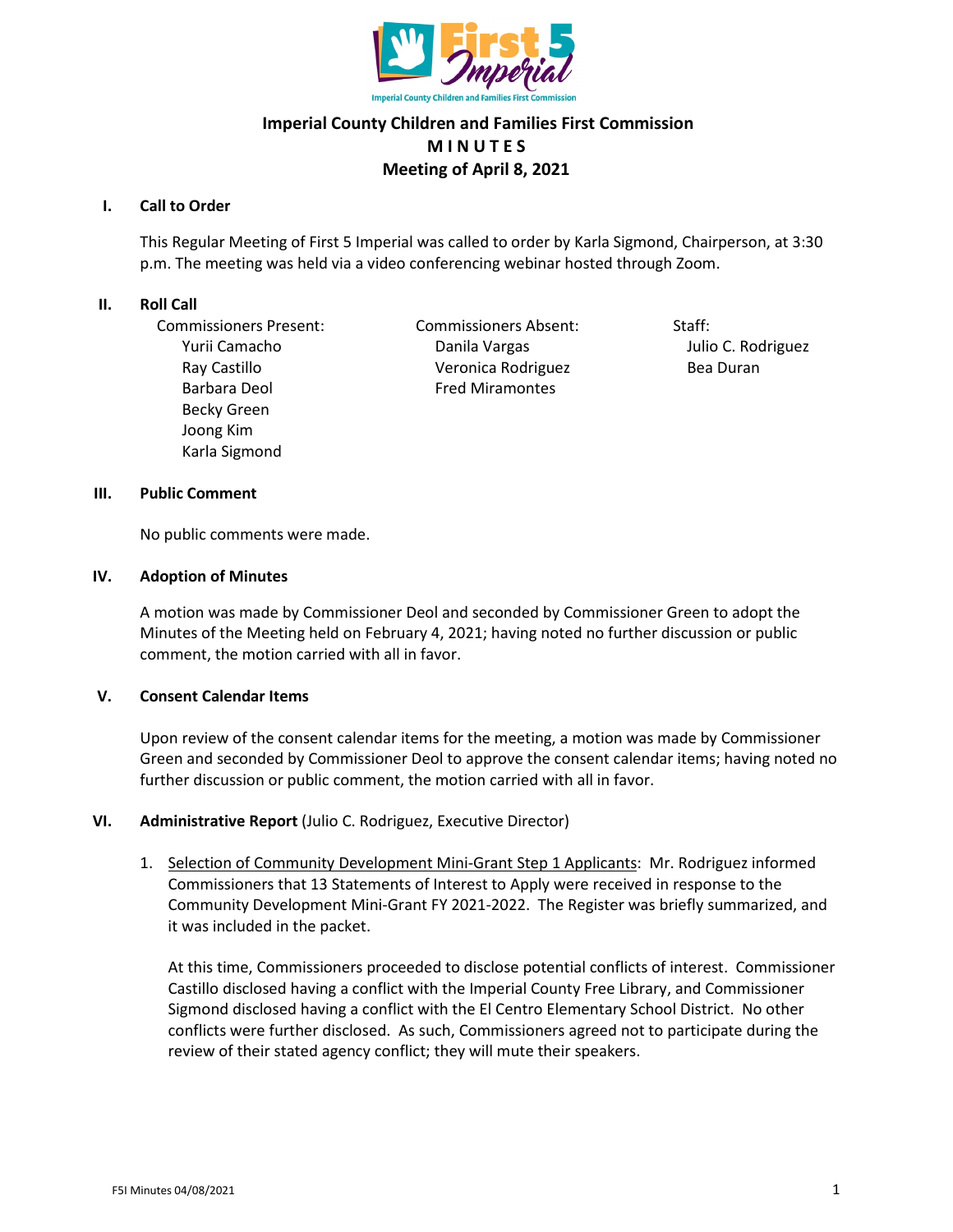Commissioners agreed over the procedure for the selection of the agencies that will be invited to apply for a mini-grant application. Mr. Rodriguez further reminded Commissioners that \$150,000 was set aside for funding FY 2021-2022 mini-grant projects. Commissioners asked Mr. Rodriguez to provide a summary of each Statement of Interest to Apply that was received, and to include his input/recommendation of each.

Having comprehensively reviewed each project statement, Commissioners took the following action on whether to invite or not-invite projects to submit a mini-grant application under Step 2 of the Community Development Mini-Grant Guidelines.

A motion to invite the Burn Institute was made by Commissioner Deol and it was seconded by Commissioner Castillo. Mr. Rodriguez noted the strength of the application was the number of children they intend to target with the limited resources, although noting that burn prevention is not clearly stated under the Commission's Strategic Plan. Commissioner Deol stated that even though it is not specific in the Strategic Plan it is a good idea to have safety education prevention services. Commissioner Green would like the agency to provide further clarification on how they would offer the services. The motion carried with all in favor.

A motion to invite the Calipatria Unified School District was made by Commissioner Castillo and it was seconded by Commissioner Green. Commissioner Sigmond stated that the Commission has funded this agency in the past, and they have experience with this project. She further noted that the Commission should support literacy education services as much as possible. Commissioner Camacho noted that valley schools are open on a hybrid basis and will re-open after the spring break. The motion carried with all in favor.

A motion not to invite the Brawley Public Library was made by Commissioner Green and it was seconded by Commissioner Deol. Mr. Rodriguez advised that the Brawley Public Library should be able to utilize some of the funds that were not exhausted by the LAMBS Project general grant to help fund this request, especially if the books are part of the LAMBS distribution. Having noted no further discussion, the motion carried with all in favor.

A motion not to invite the City of El Centro Community Services Department was made by Commissioner Deol and it was seconded by Commissioner Green. Commissioner Green stated that the statement was not clear, also the project seemed too ambitious and did not provide enough information on the recruitment of the children. Mr. Rodriguez also noted that water safety does not clearly fall under the Commission's Strategic Plan and is not identified as a priority of the Commission. The motion carried with all in favor.

A motion to invite the Court Appointed Special Advocates was made by Commissioner Green and it was seconded by Commissioner Castillo. Mr. Alex Cardenas, CASA Director, further provided a summary of the services they are proposing to do for the outlying communities, and stated that services will not be replicated. Having noted no further discussion, the motion carried with all in favor.

A motion to invite the El Centro Elementary School District Parent and Community Engagement Center was made by Commissioner Castillo and it was seconded by Commissioner Deol. Mr. Rodriguez noted that it is not clear if other children will be participating; he is recommending that the district try to reach out to younger children within the district that are not yet in the TK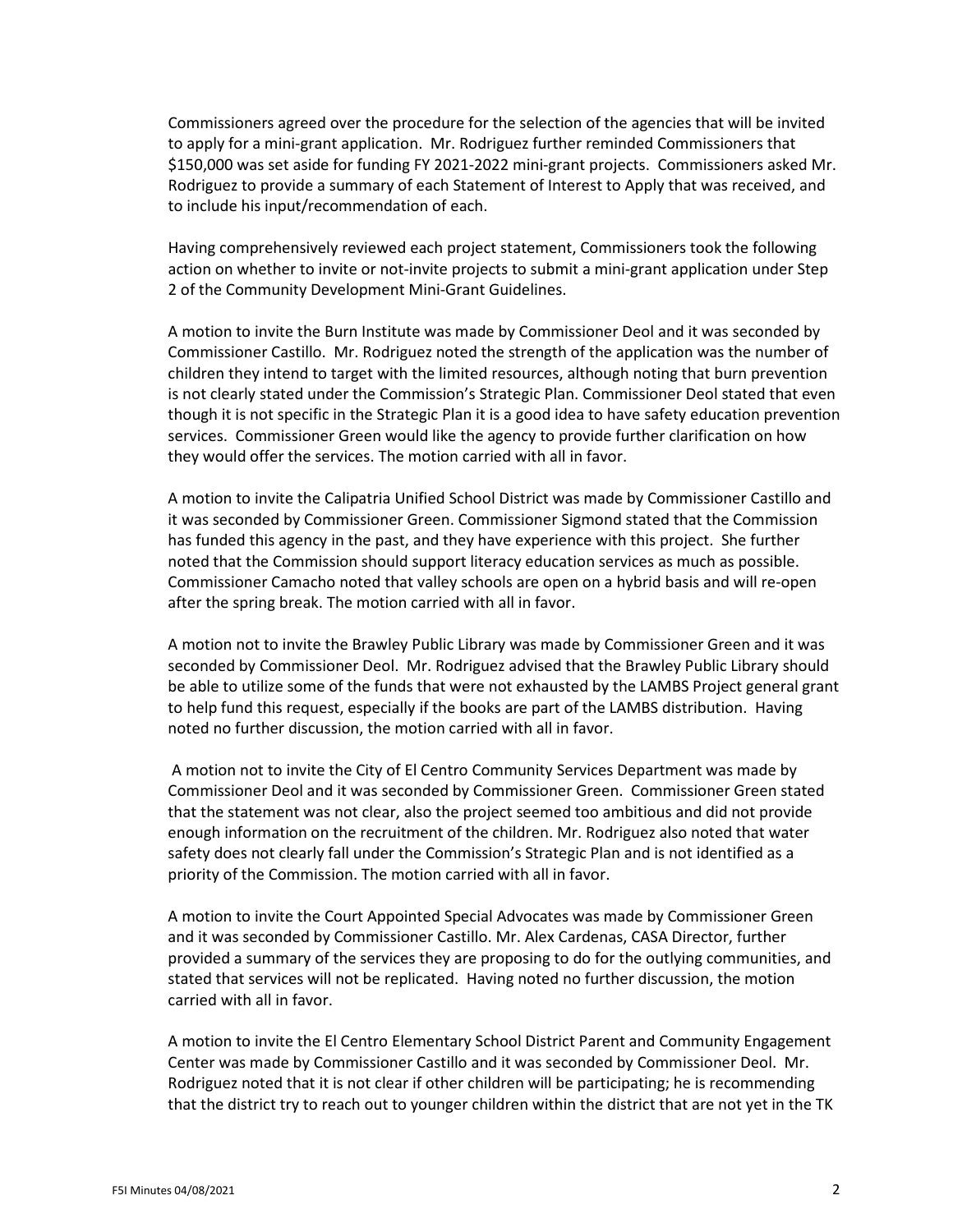program. Commissioner Green expressed concern over the budget lacking the transportation issue, although she further noted that it is a good program. Commissioner Castillo stated that, according to Dr. Munday (Imperial County Public Health), most of the County should be fully vaccinated at the end of June, not 100% but the majority. They anticipate that normalcy will resume by December. Schools and programs will be able to implement their plans. The motion carried with 4 in favor, 1 abstention.

A motion to invite the Imperial County Child Abuse Prevention Council was made by Commissioner Green and it was seconded by Commissioner Castillo. Commissioner Sigmond stated that The Incredible Years curriculum is used by the El Centro Elementary Schools and is very effective for the younger aged children. Mrs. Garcia, CAP Council Director, provided further information about the curriculum, she also advised that parents are offered early developmental screenings for their children as well as PACT sessions. The agency plans to start smaller group in-person classes in September. The motion carried with all in favor.

Commissioner Sigmond made a motion to invite the Imperial County Free Library; however, no action to approve was seconded.

A motion not to invite the Imperial County Free Library was made by Commissioner Deol and it was seconded by Commissioner Green. Commissioner Deol felt that this was not a good time to offer those particular services and felt the platform for delivery would be difficult to be successful. Commissioner Green commented that it was not clear whether this activity required a specialized trainer, and whether the trainer had experience working with children. Mr. Rodriguez noted that this proposal is a systems-change project. Commissioner Sigmond stated that this is an exciting project, and that families will benefit from mental well-being services. She also said that she liked the fact that the agency will be working in collaboration with other agencies. The motion carried with 3 in favor, 1 opposed (K.Sigmond), and 1 abstention (R.Castillo).

A motion to invite the Imperial County Office of Education was made by Commissioner Deol and it was seconded by Commissioner Green. Mr. Rodriguez noted that the funds are part of a match to upgrade a new playground in order to meet compliance. Commissioner Green commented that the amount they are requesting from the Commission for a new playground is very minimal. Having noted no further discussion, the motion carried with all in favor.

A motion not to invite the Imperial Valley Food Bank was made by Commissioner Deol and it was seconded by Commissioner Green. Commissioner Green said her concern with this project was whether they are targeting children 0 to 5 or a broader age group in general. She also added that there are video campaigns already offered by the federal food campaign. Commissioner Deol stated that the agency would have difficulty monitoring who is watching the videos. Mr. Rodriguez noted that the Commission has had issues with the Food Bank when it came to collecting information on the 0 to 5 population. Having noted no further discussion, the motion carried with all in favor.

A motion to invite the Imperial Valley Regional Occupational Program was made by Commissioner Castillo and it was seconded by Commissioner Sigmond; having noted no further discussion, the motion carried with all in favor.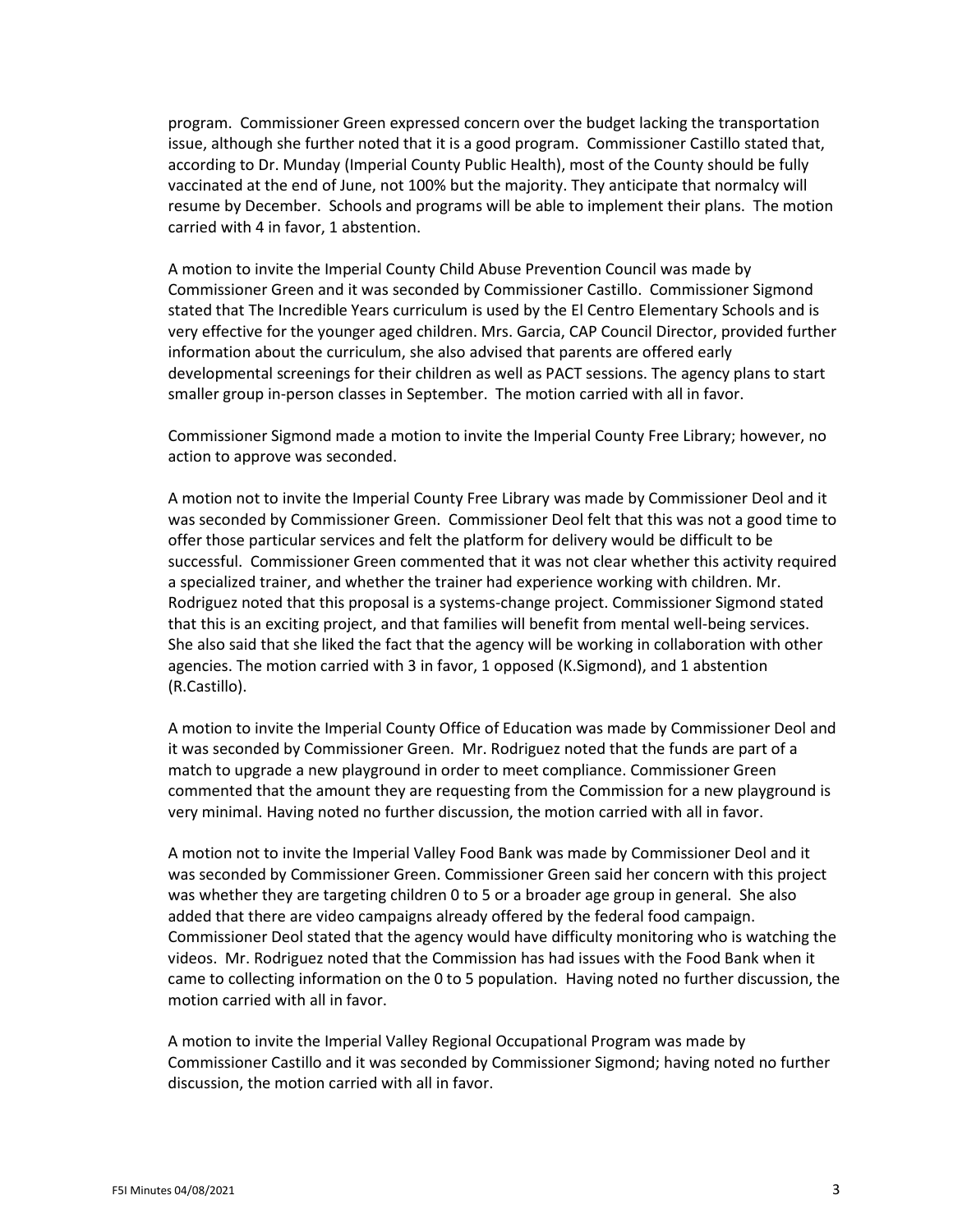A motion not to invite the Spread the Love Charity was made by Commissioner Deol and it was seconded by Commissioner Green. Commissioner Green said that she wished the agency had more experience in dealing with the targeted population, she stated that Niland and the slabs is a difficult area to recruit and work with. Mr. Rodriguez noted that the agency did not indicate what specialized training they have, or what curriculum they propose to use. Commissioner Deol commented that not much is known about the agency, whether they can offer literacy services. Having noted no further discussion, the motion carried with all in favor.

A motion to invite the University of California Desert Research and Extension Center was made by Commissioner Green and it was seconded by Commissioner Deol. Commissioner Sigmond commented that nutrition education and hands-on activities are very beneficial for the children, as well as the parents. Commissioner Deol agrees that the nutrition services are important for the young children, and hopefully Covid regulations will be less restrictive. Having noted no further discussion, the motion carried with all in favor.

Mr. Rodriguez advised that he would send notices to all agencies, and that he will post the guidelines and documents for those who are invited to submit an application under Step 2 of the mini-grant process. Deadline to submit the complete application is May  $10^{th}$ .

2. Request to approve the Community Development Mini-Grant Guidelines FY 2021-2022 Step 2: Mr. Rodriguez presented the mini-grant guidelines, these were included in the packet. He reviewed the proposed mini-grant timetable. Mr. Rodriguez also sought input from Commissioners regarding the submittal process. He is asking Commissioners whether they prefer the agencies submit 1 original and no additional copies, he will need to change the language in the guidelines, or whether they should leave the submittal of the copies as it has been which is 1 original plus 10 copies. The consensus of Commissioners was to request just one original from the agencies. If Commissioners encounter issues with the emailed copy to them, they can contact Mr. Rodriguez to request the printed documents.

Commissioner Green made a motion approving the Community Development Mini-Grant Guidelines, requesting only one original application to be scanned and sent to Commissioners, seconded by Commissioner Deol; having noted no further discussion, the motion carried with all in favor.

He, again, reminded Commissioners that the amount designated to fund mini-grants is \$150,000, leaving \$50,000 for a second round of mini-grants.

3. Request to Approve General Grant Agreement for Services of Independent Contractor for FY 2021-2022: Mr. Rodriguez sought approval of the contracts that will be used for contracting services with the major grants that will receive an additional year due to the COVID-19 pandemic. Agencies will have the option of accepting a third year of funding or declining funding. The contracts will be effective July 1, 2021 up through June 30, 2022.

A motion to approve the Agreement for Services of Independent Contractor for FY 2021-2022 was made by Commissioner Green and it was seconded by Commissioner Deol; having noted no further discussion, the motion carried with all in favor.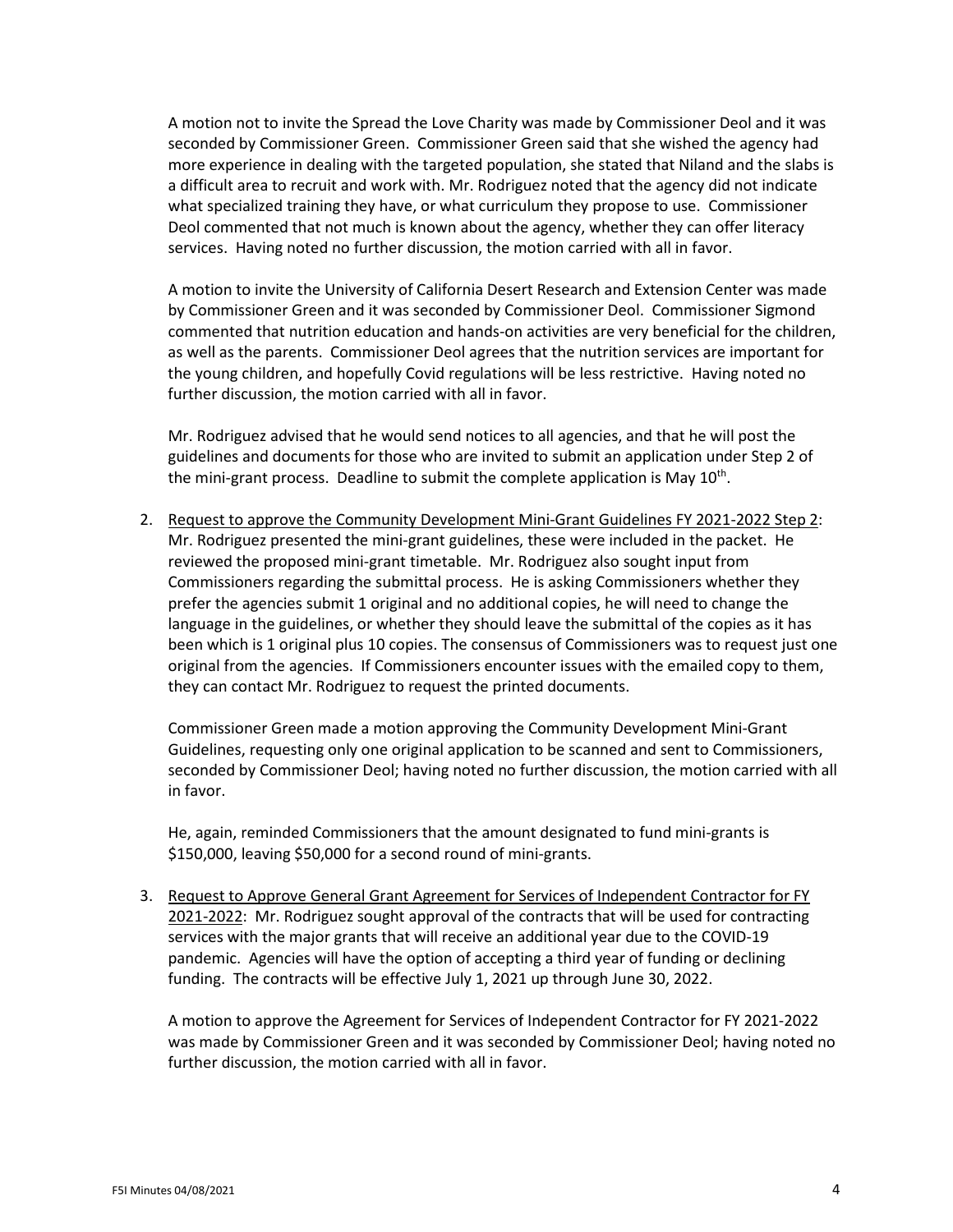4. Request to Approve the 2020 Early Care and Education Workforce Study: Mr. Rodriguez advised that the ECE Workforce Study is complete and is seeking approval from the Commission. He further added that the information from the study will be incorporated into the Strategic Plan. The document will also be made available for other agencies. Mr. Rodriguez provided a summary of the workforce study.

A motion was made by Commissioner Deol and it was seconded by Commissioner Green approving the 2020 Early Care and Education Workforce Study. Commissioner Sigmond wished to thank Mr. Rodriguez and staff for their development of the workforce study. She addressed the education component, linking the colleges and universities toward supporting the ECE workforce, including a bilingual component. Having noted no further discussion, the motion carried with all in favor.

- 5. Request to Approve First 5 California Annual Report 2019-2020: Commissioners received copies of the First 5 California Annual Report, and they discussed the county highlight section of the report. Commissioner Sigmond mentioned the summary of the HIPPY Project by the Imperial Valley Regional Occupational Program was well written. A motion was made by Commissioner Green and it was seconded by Commissioner Deol approving the First 5 California Annual Report 2019-2020; having noted no further discussion, the motion carried with all in favor.
- 6. PACES Stipend Application FY 2020-2021: Mr. Rodriguez sought input from Commissioners regarding the PACES application, he provided a summary of the current requirements and he further noted that 23 individuals have picked-up applications with a deadline to submit of July 31, 2021. Mr. Rodriguez commented that the stipend was created as a result of the ECE Workforce Study that was conducted in 2007. As of 2007, 709 stipend awards have been provided to individuals, noting some duplicates. A total funding of \$396,820 has been allocated into the community through this stipend. Mr. Rodriguez also noted that there has been an increase from A.A. and B.A. degrees significantly since 2007.

The following options were discussed:

Option 1: Keep the current stipend award at \$500; earn 9 units; individuals must work in a childcare setting – no changes.

Option 2: Increase the stipend award to \$1,000; earn 9 units; all other requirements stay the same.

Option 3: Establish a 3-Tier System. Award \$500 for 6 units, \$750 for 9 units, and \$1,000 for 12 units.

Option 4: Increase the stipend award to \$750; use the remaining balance to provide students enrolled in ECE career \$500 to help cover costs associated with tuition, books, and other expenses. These students will not be required to be working in an ECE setting.

At this time, Commissioner Green commented that San Diego State University, Calexico Campus, would be opening a program in early care and education starting in the Spring, the Global Program. She is recommending that more money be awarded because SDSU will be very expensive. Further discussion ensued about the proposed program, and Mr. Rodriguez advised that he would seek further information about the program to get a better idea of how the Commission can support the students.